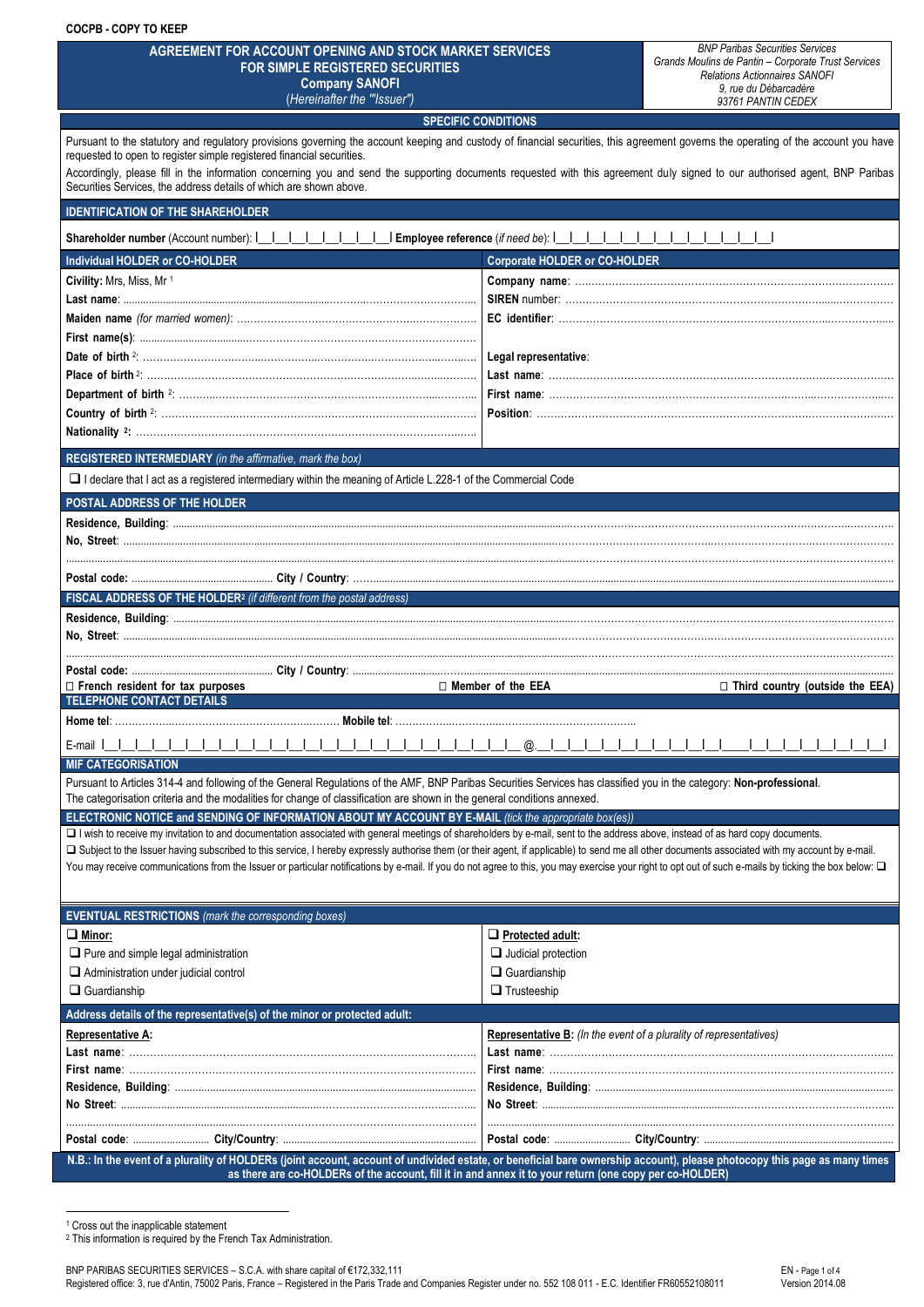| <b>COPY TO KEEP</b>                                                                                                        |  |                                                                                                                                                                                                                                                                                                                                                                                                                                                                                         |
|----------------------------------------------------------------------------------------------------------------------------|--|-----------------------------------------------------------------------------------------------------------------------------------------------------------------------------------------------------------------------------------------------------------------------------------------------------------------------------------------------------------------------------------------------------------------------------------------------------------------------------------------|
| <b>CHARACTERISTICS OF THE ACCOUNT</b> (mark the corresponding box)                                                         |  |                                                                                                                                                                                                                                                                                                                                                                                                                                                                                         |
| $\Box$ Individual account - Full ownership (general case)                                                                  |  |                                                                                                                                                                                                                                                                                                                                                                                                                                                                                         |
| $\Box$ Joint account                                                                                                       |  |                                                                                                                                                                                                                                                                                                                                                                                                                                                                                         |
| <b>HOLDER A:</b>                                                                                                           |  |                                                                                                                                                                                                                                                                                                                                                                                                                                                                                         |
|                                                                                                                            |  |                                                                                                                                                                                                                                                                                                                                                                                                                                                                                         |
| <b>HOLDER B:</b>                                                                                                           |  |                                                                                                                                                                                                                                                                                                                                                                                                                                                                                         |
|                                                                                                                            |  |                                                                                                                                                                                                                                                                                                                                                                                                                                                                                         |
| $\Box$ Account of undivided estate between:                                                                                |  |                                                                                                                                                                                                                                                                                                                                                                                                                                                                                         |
| HOLDER A, acting as a representative of the joint owners:                                                                  |  |                                                                                                                                                                                                                                                                                                                                                                                                                                                                                         |
| <b>HOLDER B:</b>                                                                                                           |  |                                                                                                                                                                                                                                                                                                                                                                                                                                                                                         |
|                                                                                                                            |  |                                                                                                                                                                                                                                                                                                                                                                                                                                                                                         |
| <b>HOLDER C:</b>                                                                                                           |  |                                                                                                                                                                                                                                                                                                                                                                                                                                                                                         |
|                                                                                                                            |  |                                                                                                                                                                                                                                                                                                                                                                                                                                                                                         |
| <b>HOLDER D:</b>                                                                                                           |  |                                                                                                                                                                                                                                                                                                                                                                                                                                                                                         |
|                                                                                                                            |  |                                                                                                                                                                                                                                                                                                                                                                                                                                                                                         |
| $\Box$ Split account (beneficial owner-bare owner)                                                                         |  |                                                                                                                                                                                                                                                                                                                                                                                                                                                                                         |
| <b>HOLDER A, representing the bare owner:</b>                                                                              |  |                                                                                                                                                                                                                                                                                                                                                                                                                                                                                         |
|                                                                                                                            |  |                                                                                                                                                                                                                                                                                                                                                                                                                                                                                         |
| <b>HOLDER B, representing the beneficial owner:</b>                                                                        |  |                                                                                                                                                                                                                                                                                                                                                                                                                                                                                         |
|                                                                                                                            |  |                                                                                                                                                                                                                                                                                                                                                                                                                                                                                         |
| <b>HOLDER C:</b>                                                                                                           |  |                                                                                                                                                                                                                                                                                                                                                                                                                                                                                         |
|                                                                                                                            |  |                                                                                                                                                                                                                                                                                                                                                                                                                                                                                         |
| <b>HOLDER D:</b>                                                                                                           |  |                                                                                                                                                                                                                                                                                                                                                                                                                                                                                         |
|                                                                                                                            |  |                                                                                                                                                                                                                                                                                                                                                                                                                                                                                         |
|                                                                                                                            |  |                                                                                                                                                                                                                                                                                                                                                                                                                                                                                         |
| <b>SUPPORTING DOCUMENTS</b> (to compulsorily annex to your return)                                                         |  |                                                                                                                                                                                                                                                                                                                                                                                                                                                                                         |
| Individual:                                                                                                                |  |                                                                                                                                                                                                                                                                                                                                                                                                                                                                                         |
| A photocopy of the front and back of a valid identity document (identity card or passport)                                 |  |                                                                                                                                                                                                                                                                                                                                                                                                                                                                                         |
| A photocopy of proof of domicile (an electricity, water, gas or telephone invoice less than 3 months old)                  |  |                                                                                                                                                                                                                                                                                                                                                                                                                                                                                         |
|                                                                                                                            |  | A bank identity statement (RIB), postal identity statement (RIP) or Caisse d'Epargne identity statement (RICE) for the bank accounts opened in an<br>establishment domiciled in France or an IBAN or the BIC code and the account number for the bank accounts opened abroad                                                                                                                                                                                                            |
| $\bullet$<br>deliberation of the Family Council organising the guardianship).                                              |  | The supporting documents of the restriction to the capacity of the adult (copy of the judicial decision pronounced by the competent Guardianship Judge,<br>extract from the birth certificate of the HOLDER stating, if need be, the registration in the Civil Register and photocopy of the front and back of the identity<br>card of the appointed representative) or of the minor (extract from the birth certificate and copy of the judicial decision of the Guardianship Judge or |
| Company:                                                                                                                   |  |                                                                                                                                                                                                                                                                                                                                                                                                                                                                                         |
| An original K bis extract from the Corporate Register less than 3 months old                                               |  |                                                                                                                                                                                                                                                                                                                                                                                                                                                                                         |
| A certified true copy of the updated Articles of Association<br>۰                                                          |  |                                                                                                                                                                                                                                                                                                                                                                                                                                                                                         |
| A certified true copy of the decision appointing the persons authorised to open the account and to operate it<br>$\bullet$ |  |                                                                                                                                                                                                                                                                                                                                                                                                                                                                                         |
| ۰                                                                                                                          |  | A photocopy on the font and back of a valid identity document (identity card or passport) of the person(s) authorised to open the account and to operate it                                                                                                                                                                                                                                                                                                                             |
| A specimen of the signature(s) of the HOLDER's representative(s)<br>$\bullet$                                              |  |                                                                                                                                                                                                                                                                                                                                                                                                                                                                                         |
| $\bullet$                                                                                                                  |  | A bank identity statement (RIB), postal identity statement (RIP), Caisse d'Epargne identity statement (RICE) or international identity statement (IBAN)                                                                                                                                                                                                                                                                                                                                 |
| $\bullet$<br>recognition of public utility was published                                                                   |  | For a non-profit-making organisation (association, foundation): Copy of the Official Gazette in which the declaration of the constitution or of the Decree of                                                                                                                                                                                                                                                                                                                           |
| Tax non-residents in France (company or individual): Send the equivalent in its country of the above-mentioned documents.  |  |                                                                                                                                                                                                                                                                                                                                                                                                                                                                                         |
| ADHERENCE TO THE AGREEMENT FOR THE OPENING OF A SIMPLE REGISTERED FINANCIAL SECURITIES ACCOUNT                             |  |                                                                                                                                                                                                                                                                                                                                                                                                                                                                                         |
| Planetshares or on request from BNP Paribas Securities Services.                                                           |  | By this agreement, I declare (we declare) that I/we have taken note of and adhere to all of the provisions of this agreement, which consists of these specific<br>conditions, and the general conditions annexed, including the conditions concerning the stock market services (Appendix 1). They are also available online on                                                                                                                                                         |
|                                                                                                                            |  |                                                                                                                                                                                                                                                                                                                                                                                                                                                                                         |
|                                                                                                                            |  |                                                                                                                                                                                                                                                                                                                                                                                                                                                                                         |
|                                                                                                                            |  |                                                                                                                                                                                                                                                                                                                                                                                                                                                                                         |
|                                                                                                                            |  | Signature of the account HOLDER and of his eventual legal representatives, preceded by the last name, first name and capacity                                                                                                                                                                                                                                                                                                                                                           |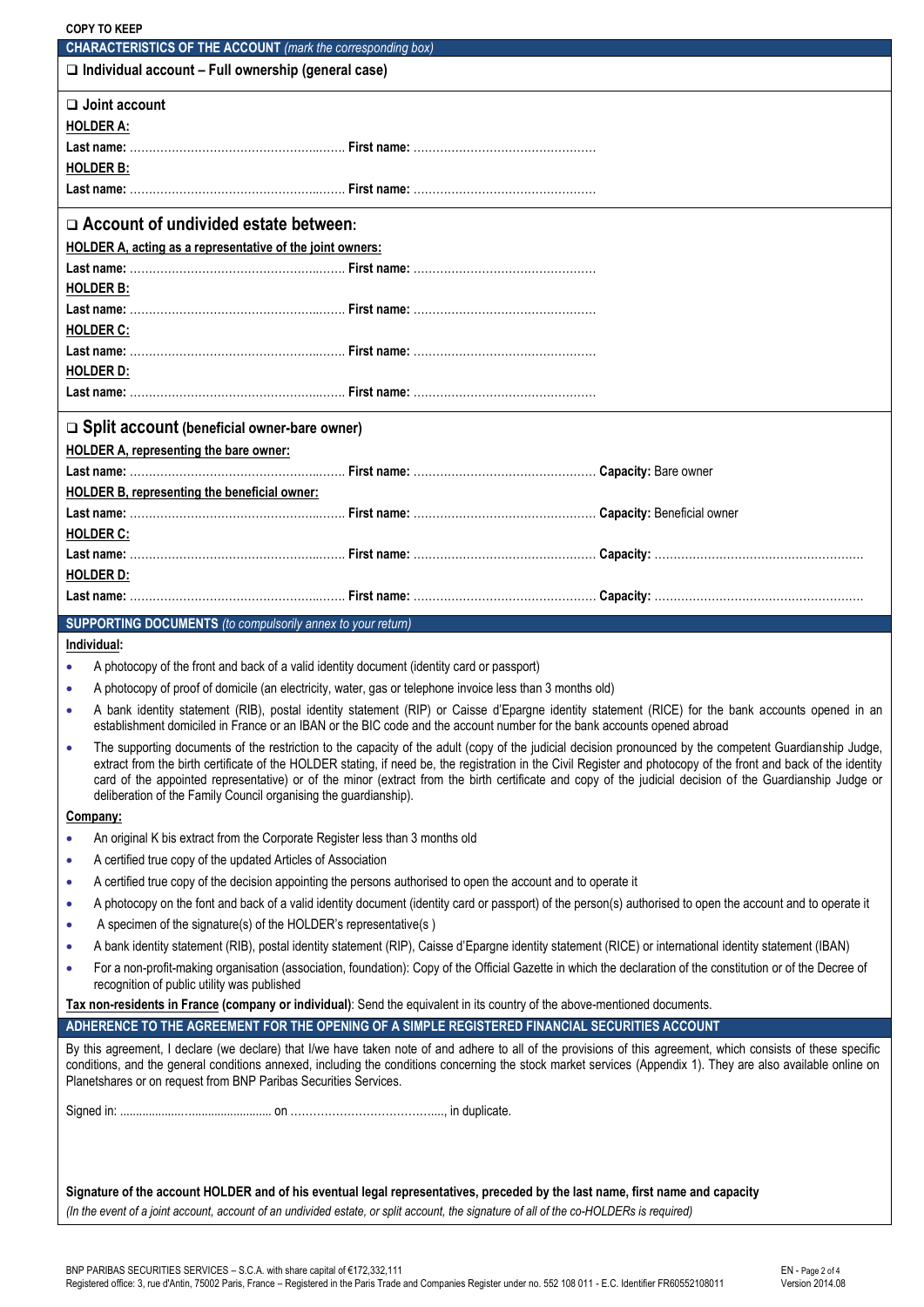# **General conditions concerning the Agreement for the Opening of an Account for simple registered financial securities registered in the books of the Issuer**

These general conditions form, with the specific conditions, the Account Opening Agreement (hereinafter the "Agreement").

"Simple Registered Financial Securities" means the financial securities (such as, in particular, shares, other securities giving access or that may give access directly or indirectly to the share capital or voting rights as well as debt securities) issued by the Issuer, the management of which is entrusted to it by their owner(s). The Issuer has mandated BNP Paribas Securities Services (hereinafter the "Authorised Agent") for the opening and the keeping of the account of each HOLDER.

#### **1 – Opening of the Pure Registered Securities Account** *(Hereinafter the "Account")*

This Agreement is concluded between the owner(s) of the Simple Registered Financial Securities, whose identity is specified in the Specific Conditions (hereinafter "the HOLDER(s)") and the Issuer. Its purpose is to stipulate the principles for the operating of the Account as well as the respective rights and obligations of the HOLDER(s) and of the Issuer.

The Account is opened exclusively for the purpose of registering the Simple Registered Financial Securities in the names of the HOLDERs.

Pursuant to the statutory provisions, the Issuer is obliged to verify the identity of the HOLDER(s) of the Simple Registered Financial Securities, to ensure that he (they) has (have) the legal capacity and the status required to open the account and, when this involves a company, to ensure that its representative has the capacity to act either by virtue of his capacity as legal representative or under a delegation or a mandate from which he benefits. For this purpose, the Issuer (or its Authorised Agent) requests the provision of any document allowing it to verify the authorisation or the appointment of the representative.

The HOLDER(s) undertake(s) to send to the Authorised Agent (whose address is shown in the Specific Conditions) all the compulsory data as well as all the compulsory supporting documents requested in the Specific Conditions for the opening of the Account (notably proof of identity, date and place of birth, address of domicile for individuals or of the registered office in the case of companies).

# **2 – Representative of the group account or of the joint account**

The HOLDERs declare that:

- **account of undivided estate:** HOLDER A is authorised by all the other HOLDERs to receive the income from the Simple Registered Financial Securities, receive the documents or information concerning the Account and the Simple Registered Financial Securities that are registered therein, give any instructions, attend and vote at the General Meetings.
- **account of beneficial owner/ bare owner:** HOLDER A, (representative of the bare ownership) is authorised by all the other bare HOLDERs to receive the documents or information concerning the account and the Simple Registered Financial Securities, give any instructions (except the right of choice for payment of the dividend in shares), attend and vote at the Extraordinary General Meetings (unless otherwise provided by the Articles of Association of the Issuer). HOLDER B, (representative of the beneficial ownership) is authorised by all the other beneficial HOLDERs to receive the income from the Simple Registered Financial Securities, attend and vote at the Ordinary General Meetings of shareholders (unless otherwise provided by the Articles of Association of the Issuer) and exercise alone the right of choice for the payment of the dividend in shares, with these shares then being credited to his sole name in the simple registered account.
- **joint account:** HOLDER A shall exercise the non-financial rights, i.e. to attend, vote at the General Meetings and to receive the documents or information concerning the account and the Financial Securities. Each HOLDER can, indifferently, exercise the financial rights attached to the Simple Registered Financial Securities (receive the income, exercise the rights attached thereto and to dispose thereof) because of the active joint liability between the HOLDERs. This being the case, the Issuer is discharged by the payment made to any one whatsoever of the HOLDERs and each of them is liable to the Issuer for the transactions made within the framework of this Agreement.

When one of the HOLDERs requests to withdraw from the joint account, give notice of termination thereof or oppose its operating, he must make it known by letter to the Authorised Agent of the Issuer and to the other HOLDER. The joint account is then immediately frozen on receipt of the letter and the Simple Registered Financial Securities are used in accordance with the purpose that is given to them by joint agreement between all of the HOLDERs.

# **3 - Protection of the rights of the HOLDER of the financial securities**

The Simple Registered Financial Securities cannot be used by the Issuer or by the Authorised Agent without the written agreement of the HOLDER(s).

## **4 - Confidentiality & Banking Secrecy**

The Issuer, and their Agent, if applicable, undertake to fulfil all of the confidentiality obligations incumbent on it (them) under the legislation and regulations in force, notably within the framework of Article L.511-33 of the Monetary and Financial Code. However, the HOLDER(s) expressly authorise(s) the Issuer to disclose this data:

- to its sub-contractors (including the Agent),,
- to the tax administration,
- to the establishments contractually bound for the execution of the tasks relating to the management of financial securities and cash,
- to the regulatory authorities responsible for the inspection of the transactions (notably to the Banking Commission),
- in order to ensure the performance of the Agreement, including when the recipients are located outside of the European Union.

# **5 – IT & Freedom**

The personal data gathered by the Authorised Agent in the Specific Conditions is governed by the provisions of the "IT & Freedom" Law of 6 January 1978, as amended by the Law of 6 August 2004. The processing of this data has been declared to the CNIL (French Data Protection and Freedom of Information Commission).

The rights of access, rectification and opposition to any use of the data of the HOLDER(s) can be exercised with the Authorised Agent whose contact details are shown in the Specific Conditions.

# **6 - Liability**

The Issuer (and/or its Authorised Agent) assume(s) the obligation of means in the performance of its/their obligations that are the subject of this Agreement. The Issuer (and/or its Authorised Agent) cannot have its(their) liability involved within the framework of the missions conducted under this Agreement, except in the event of direct damages suffered by the HOLDER and resulting from professional misconduct or negligence on the part of the Issuer (and/or his Authorised Agent).

Then Issuer (and/or its Authorised Agent) also refuses any liability for the harmful consequences that may result, in particular, but not exclusively,:

- from the absence of communication by the HOLDER(s) of a change that has taken place in its/their situation and/or from the absence of communication of the corresponding supporting documents
- from the communication by the HOLDER(s) of incomplete, mistaken or deceitful information
- from an absence of reply from the said HOLDER(s) within the times required at the time of a securities transaction even though the HOLDER(s) have been informed of this and of its modalities.